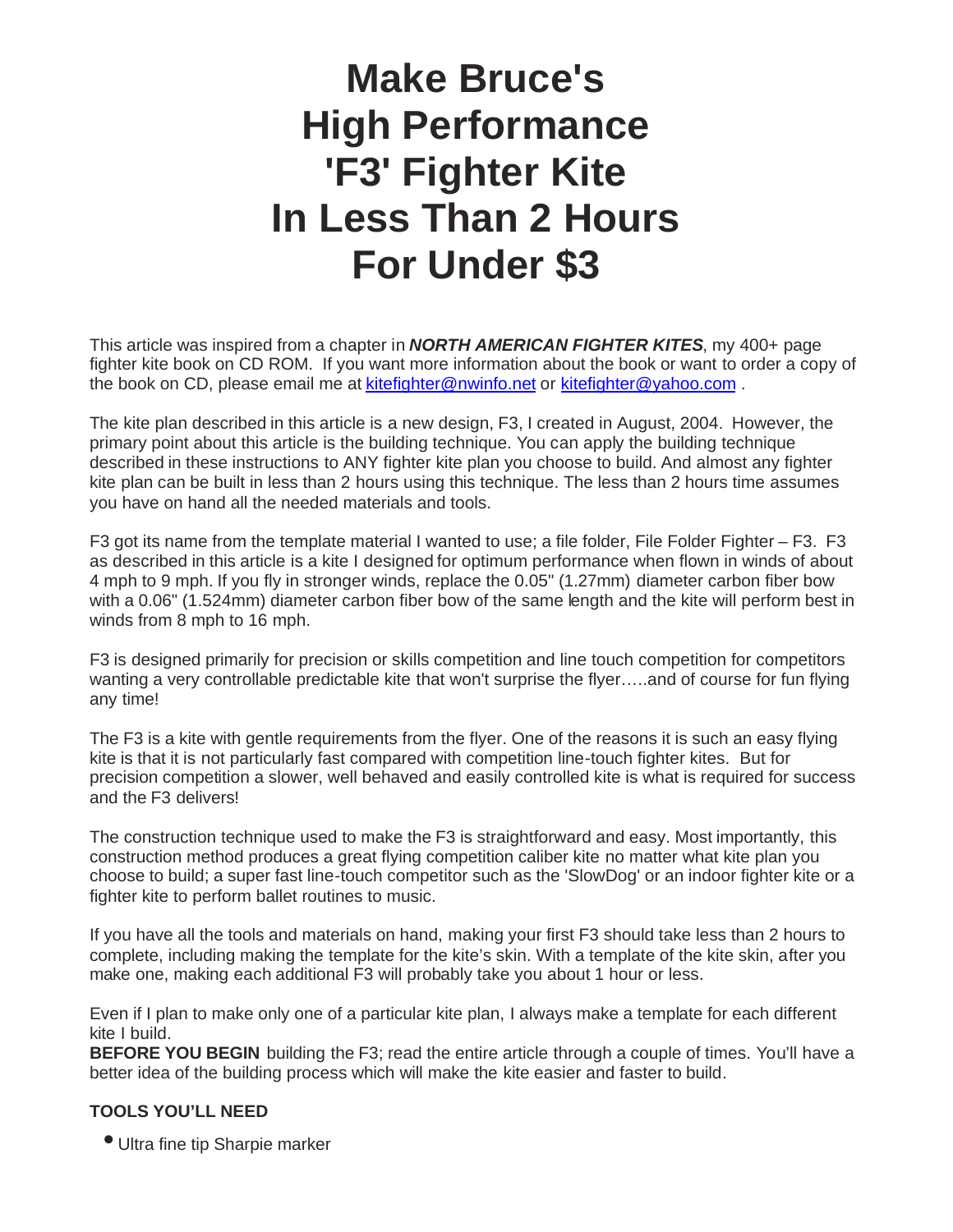• Pencil

• Silver gel marker for marking the carbon fiber bow. A black marker or pencil mark is visible on carbon fiber, but more difficult to see.

- 24" (61mm) ruler marked in 1/16" or mm increments, a metal rule is best.
- A couple of toothpicks and a small piece of wax, beeswax, part of a candle or paraffin
- A pair of sharp scissors
- Large eye sewing needle
- A utility knife with new blade, break-off style or standard

 $\bullet$  ? Robby knife with new blade or ew single edged razor blade or rotary cutter. If you use a rotary cutter, you'll need a cutting mat, otherwise several layers of smoothed out newspapers could be used as a cutting surface.

- A small piece of medium sandpaper
- A smooth flat work surface

#### **THE MATERIALS YOU NEED**

Note: the widths of the various tapes mentioned are not critical, use tape widths that are readily available that is close to the width indicated.

• A letter sized manila file folder for making the template.

● Good choices for the kite skin material include ½ oz. (0.0142 kg) ripstop nylon or ripstop polyester, plastic film such as a poly gift wrap, Orcon, a plastic shopping bag. Whatever material you choose for the kite's skin, it should be at least 16" (410mm) x16" (410mm) or larger. Skin material 16"x16" (410mm x 410mm) requires you have the spine of the kite running diagonally, from corner to corner of the material…..this isn't a problem unless it affects the orientation of the pattern on the skin material you've chosen.

• A couple of drops of CA glue; CA glue is also called superglue.

• 3/4" (19mm) wide tape, or tape that is similar in width, that bonds well to the skin material you are using. Usually transparent tape or 'magic' style tape will work fine, you'll need about 50" (1.27M) of length. The best tape to use is the thinnest, most pliable and flexible tape.

• 2" (50.8mm) wide packing tape; you'll need about 4" (102mm) of length.

• . Low tack masking tape (the low tack masking tape is blue in color). You may need about 10" (254mm) of length of a  $\frac{3}{4}$ " (19mm) or 1" (25.4mm) wide tape.

• Peel-off self-stick plastic photo mounting corners, you'll need 4. I bought mine at Wal-Mart in the scrapbook making section of the craft department. They come on a roll of about 250 for less than \$4.

• 4' (1.22M) length of bridle line, any 12 lb (5.44 Kg) test line or stronger will work, but it is best to use a low stretch line such as Cotton, Linen, Dacron or Spectra. I use 16 lb (7.26 Kg) test 'green spot' Dacron fishing line I buy from Cabela's outdoor supply on-line.

• Carbon fiber rod 0.050" (1.27mm) in diameter 22-3/16" (58.896cm) long. Carbon fiber rods are available from many kite stores including on-line stores. Often the lengths of carbon fiber rods available are 25" (635mm) to 48" (122 cm) long.

(*HIGHER WIND OPTION*: if you want to fly your F3 in 8mph-16mph wind, use a bow made of 0.06" diameter carbon fiber rod.)

• Two 5" (127mm) long pieces of 0.03" (0.762mm) or 0.04" (1.016mm) diameter carbon fiber rod, or a 5" length of a bamboo skewer split lengthwise or two 5" (127mm) long pieces of a small diameter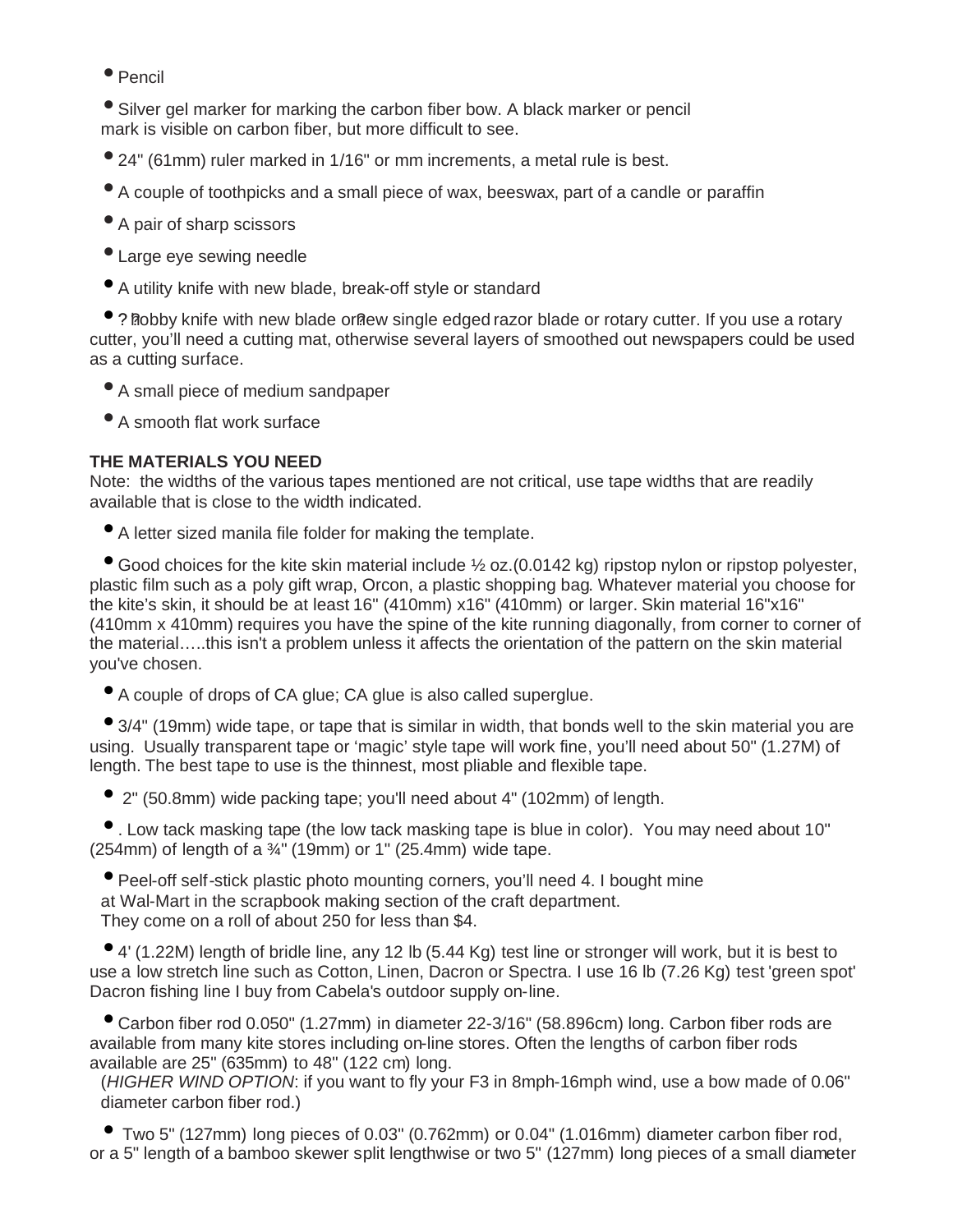drinking or stirring straw. Any of these will work fine for the battens of the kite.

• A piece of split bamboo for the spine. The spine should be about 3/16" (4.765mm) wide on the skin side of the bamboo x about 1/8" (3.175mm) thick x 17" (431.8mm) long.

If you don't have bamboo to split or don't want to bother splitting it, you can buy bamboo spines from me…they are virtually ready to use. I sell bamboo spines that I imported from India. They are about 24"- 25" (61cm) long and about 3/16" (4.765mm) wide and 1/8+" (3.175-4mm) thick, they are smooth, have no knots or nodes along their length and are generally straight and easy to shave or shape using a standard or 'break-off' utility knife. The price is currently 25 spines for \$7 USA dollars plus postage. If you want more information or want to order some spines or other fighter kite making materials please email me at **kitefighter@nwinfo.net** or **kitefighter@yahoo.com** for a current list.

#### **MAKING THE TEMPLATE FOR CUTTING THE KITE SKIN**

The template is a **full sized template of one half of the kite** and is made from a standard manila letter sized file folder.

• Open the file folder so it is lying flat on your work surface. Using a sharp pencil, draw a straight line about 1/4" (6.35mm) in and parallel to one of long sides of the open file folder. The line will be perpendicular to the fold of the file folder. This line is the SPINE LINE of the kite. Write 'spine' along the line.

• From the natural fold crease line in the file folder, measure 8-1/8" (206.375mm) along the SPINE LINE you drew and make a mark on the SINE LINE. This is the NOSE of the kite. Write 'nose' near the mark.

• In the opposite direction, from the fold crease line in the file folder, measure 8-7/8" (225.425mm) along the SPINE LINE and make a mark on the SPINE LINE. This is the TAIL of the kite. Write 'tail' near the mark.

• Beginning at the SPINE LINE measure along the fold crease of the file folder 9-3/4" (247.65mm) and make a mark on the fold crease line. This is the WINGTIP of the kite. Write 'wingtip' near the mark.

• Draw a straight line from the NOSE mark on the SPINE LINE to the WINGTIP mark on the fold of the file folder. This line is the leading edge of the kite.

• Draw a straight line from the TAIL mark on the SPINE LINE to the WINGTIP mark on the fold of the file folder. This is the trailing edge of the kite.



• The triangle shape you've drawn is the full sized shape of 1/2 of the kite skin. Cut out the triangle using a straight edge and razor knife. The triangle is your kite skin template.

#### **CUTTING OUT THE SKIN**

• Fold your skin material so the length of the fold is at least 18" (457.2mm) long. Fold it so the surface of the skin material you want to be the front of the finished kite will be on the outside when the material is folded. Crease the fold.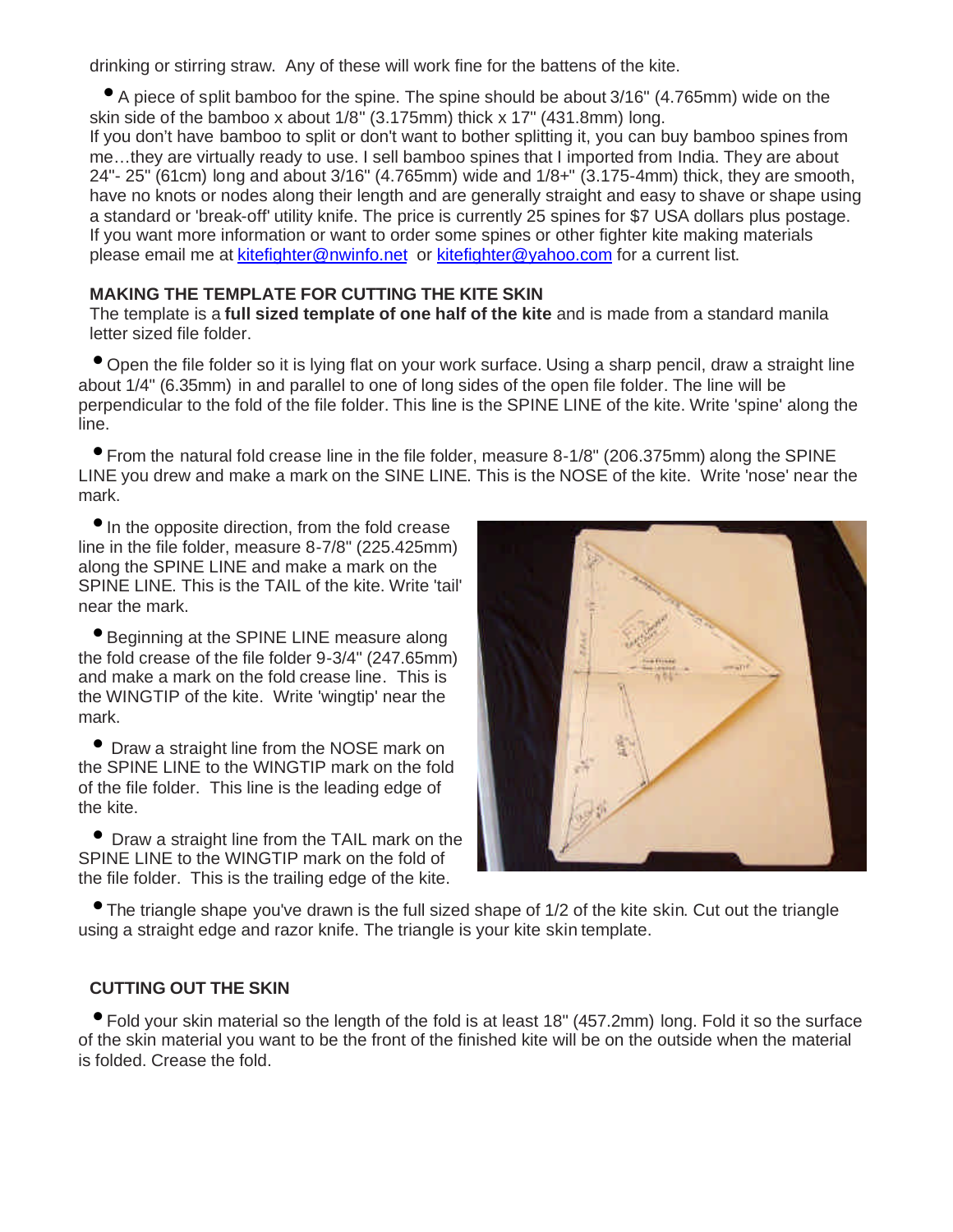

• Smooth the folded skin material onto your cutting surface.

• Lay the template on the folded skin material aligning the spine line of the template, the longest edge, on the fold of your skin material.

• Use a straightedge placed on top of the template as a cutting guide. Use a hobby knife, single edged razor or rotary cutter to cut the skin material following the outline of the template. You will be cutting through 2 layers of skin material.

• *IMPORTANT TIP:* If your skin material is a plastic or poly film make only one non-stop pass with your knife for cutting each side of the skin. Stop your knife only at a corner. If you stop and restart your cut, it could create a nick in the skin material. The nick will be a weak point on the kite's edge. With most plastic films, a nick will be a point where a tear will begin, maybe during the kite's first flight.

*NOTE: Because Orcon & Orcon tape show up better in photos than shiny plastic film and clear plastic tape, the photos show black Orcon for the kite's skin and a light colored Orcon tape.*

#### **CONSTRUCTING THE KITE**

• Open the folded kite skin with the nose pointing away from you and tail pointing toward you.



Smooth it out on your work surface so the crease is a 'valley'. This means that the surface of the skin material that will become the front side of the kite is lying on your work surface and the backside is facing up.

• Apply a piece of ¾" (19mm) wide tape to the leading edge of the kite from the nose to the wingtip. You want about ¼" (6.35mm) to 3/8" (9.525mm) of tape on the kite skin; the remaining part of the tape will be stuck to your work surface.

Repeat on the other side of the kite. This tape is for reinforcing the leading edge of the kite. It significantly increases the kite's durability and improves flight performance at the same time.

• Lay a straight edge on top of the leading edge reinforcing tape and align it with the leading edge of the kite skin. Cut along the leading edge of the kite skin with a razor or hobby knife. Then cut though the small portion of tape along the trailing



edge beginning from the wingtip. Remove the excess tape from your work surface. Repeat on the other side of the kite.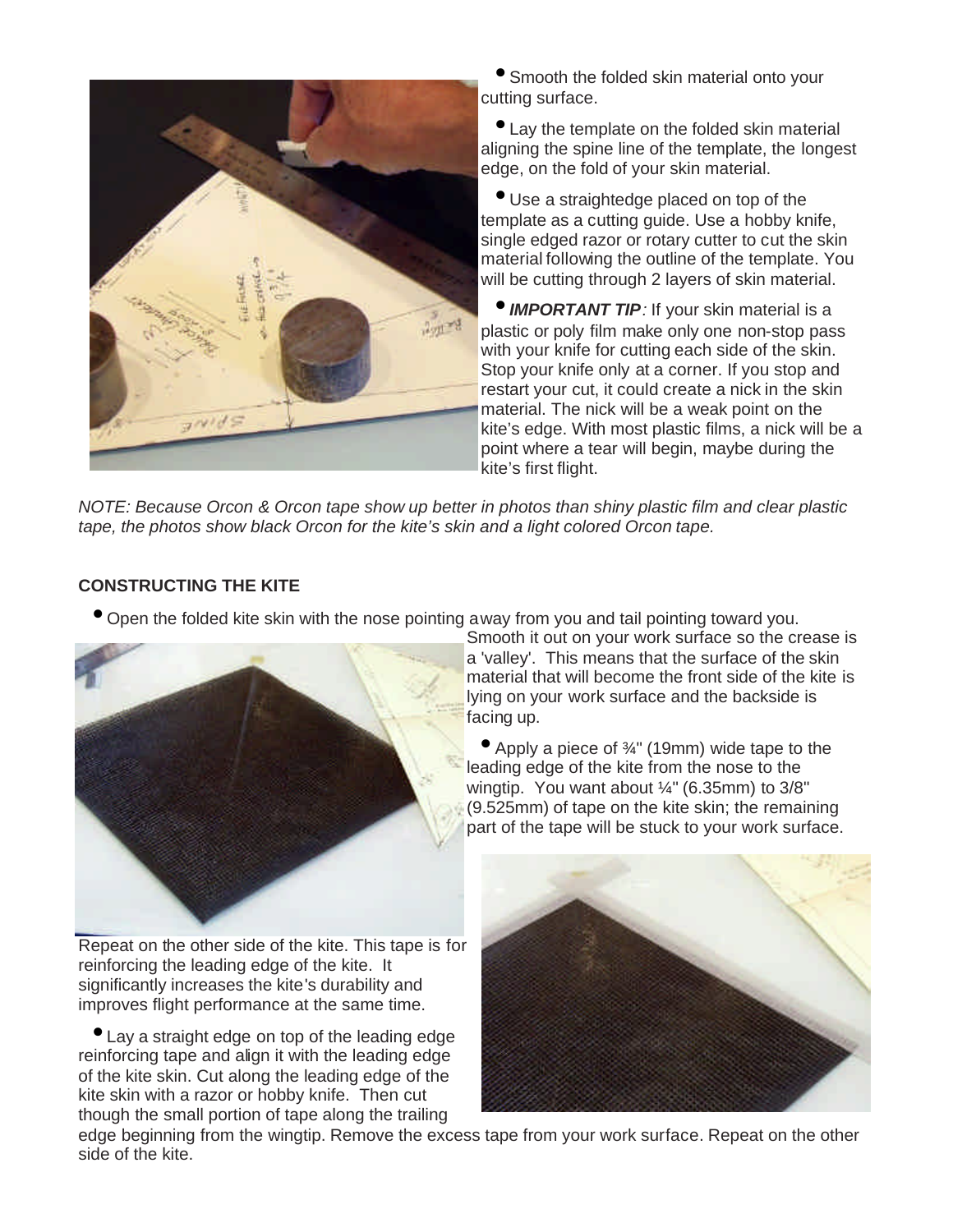

• Remove another photo corner and carefully align this photo corner so the corner of the photo corner is on the corner of the kite skin's tail.

• For the wingtip photo corners it is important to align the edge of the photo corner so it's parallel and right along the **leading edge** of the kite. The wingtip photo corners will actually be applied on the leading edge reinforcing tape. Press it down onto the reinforcing tape.

> NOTE: *When using this building method, sometimes the shape of a kite plan you are making won't allow the entire photo corner at the wingtip to be on the kite skin. In that case, align the photo corner so one edge is aligned with the leading edge as described above. If a portion of*

• Using a toothpick, remove a plastic adhesive backed photo corner from its paper backing. To remove the photo corners, I insert a toothpick into the photo corner and lift the corner off the backing. This prevents me from reducing the bonding strength of the adhesive on the back side of the photo corner by touching it.

• Carefully align the photo corner so the corner of the photo corner is on the corner of the kite skin's nose. The nose photo corner will actually be applied directly on the leading edge reinforcing tape. Press it down onto the nose of the kite on the reinforcing tape.



*the photo corner overhangs the trailing edge, that's ok, it can be trimmed away later. If the trailing edge portion of the photo corner doesn't quite reach the trailing edge, that's no problem either.*

• From the tail of the kite, measure 5-1/2" (139.7mm) along the center fold of the skin material toward the nose and make a mark on the skin material. This is the point where the lower bridle line will connect to the spine later in the construction.

#### **ATTACHING THE BATTENS**

Battens can be attached at any time during the construction process. I describe them at this point only because it is as good a time to attach the battens as any other.

• On the backside of the kite skin, measure along one of the **trailing edges** of the kite beginning at the tail and going toward the wingtip 4-3/4" (120.65mm) and make a mark on the trailing edge of the skin material. Repeat for the other side.

• Place your straight edge so it connects the nose of the kite to the mark you just made on the trailing

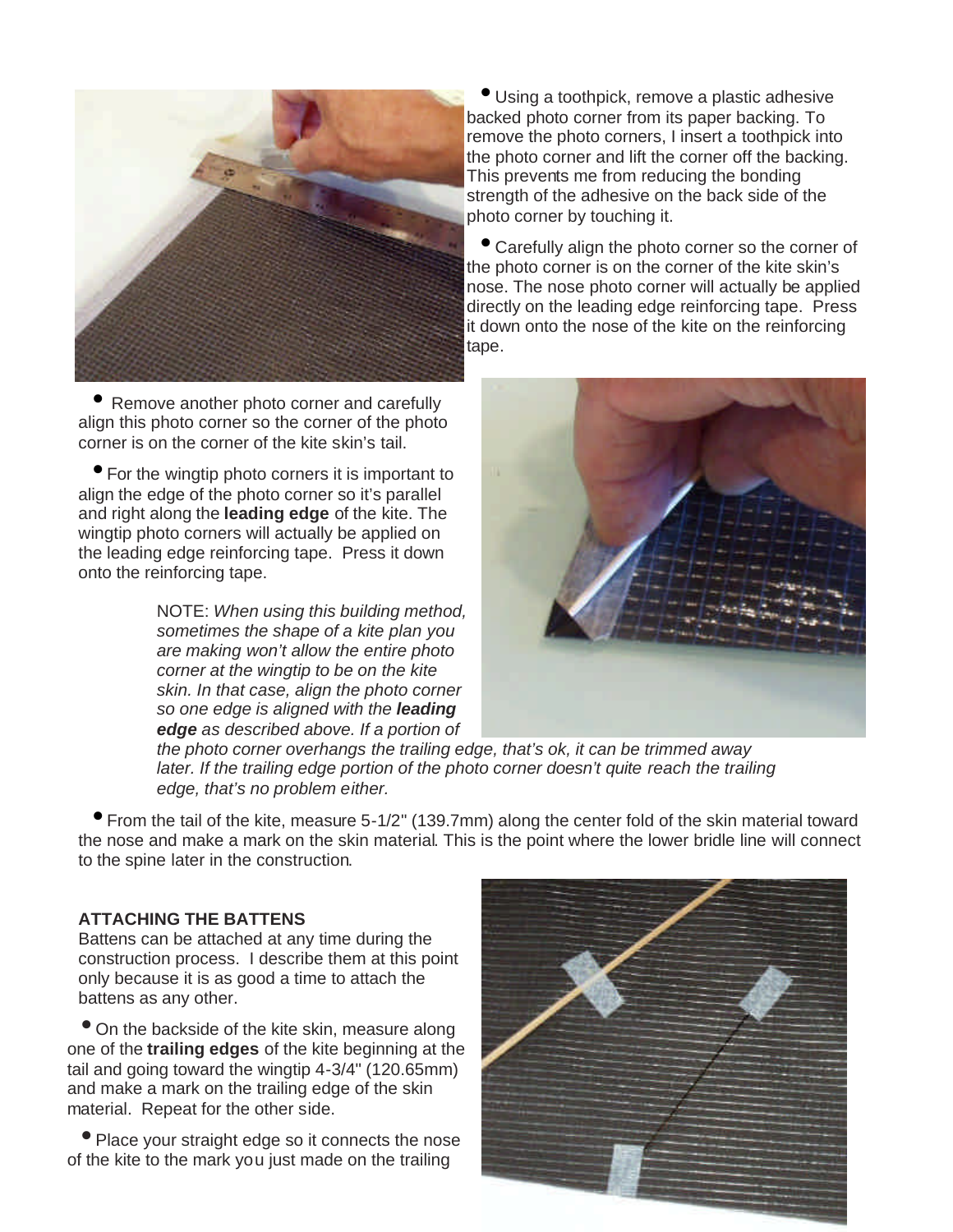edge. Draw a straight line beginning at the trailing edge and extending 5" (127mm) toward the nose. Repeat for the other side of the kite. These lines are the locations for the kite's battens.

• Lay the battens on the batten lines you just drew on the backside of the kite skin and tape in place with  $\frac{3}{4}$ " (19mm) wide tape. Place a  $\frac{3}{4}$ "x  $\frac{3}{4}$ " (19mm x 19mm) piece of tape at the end of each batten and burnish well. The tape should extend over the end of the batten closest to the nose of the kite, but tape should be trimmed that extends beyond the trailing edge of the kite. Or, you can apply tape along the entire batten length.

# **PREPARING AND INSTALLING THE SPINE AND BOW**

• Cut the spine length to fit in the photo corner tips located at the nose and tail. Depending on how you applied the corners, the exact length may vary slightly, but it will be close to 16-7/8" (428.625mm) long.





• Shape the ends of the spine with a knife or sandpaper so they are thin enough and slightly pointed to easily fit into the photo corner pockets.

• Insert the spine into the nose photo corner. After inserting the spine into the nose pocket, turn the kite over then use the spine to press the nose on your work surface. Then push on the spine to bend it slightly. This shortens the spine enough to allow the tail end to easily slip into the tail corner pocket.

• The kite skin should have a small amount of tension in it after the spine is installed. The tension may cause a slight bending of the spine and/or a slight tension wrinkle in the skin parallel

with the spine; either or both is fine.

• Usually the photo corners will pucker up a little, even if the spine has been shaved quite thin. The puckering is normal and doesn't affect the performance of the kite.



• Cut the carbon fiber 0.050" (1.27mm) diameter rod to the correct length, 22-3/16" (563.563mm).

• Sand the ends so they're smooth.

• Measure from each end of the bow 9-5/8" (244.475mm) and make a mark with a silver pen. These marks show the location where each end of the upper bridle line will be secured

• Insert one end of the bow into one of the photo corners at the wingtips. Be certain the end of the bow is firmly seated into the corner. Sometimes it helps to use a toothpick to open the photo corner so you can easily slip the end of the bow into it. Insert the other end of the bow into the other wingtip photo corner.

**IMPORTANT STEP:** Once the bow is inserted into the photo corners, twist the bow so it rotates around its axis to allow it to find its 'natural' bending position. Its natural bending position is the position the bow will 'jump' to when you rotate it. It may have several positions it 'jumps' to, any of the positions is fine. Once the bow's natural bending position is determined, you are ready to bond the bow to the kite skin.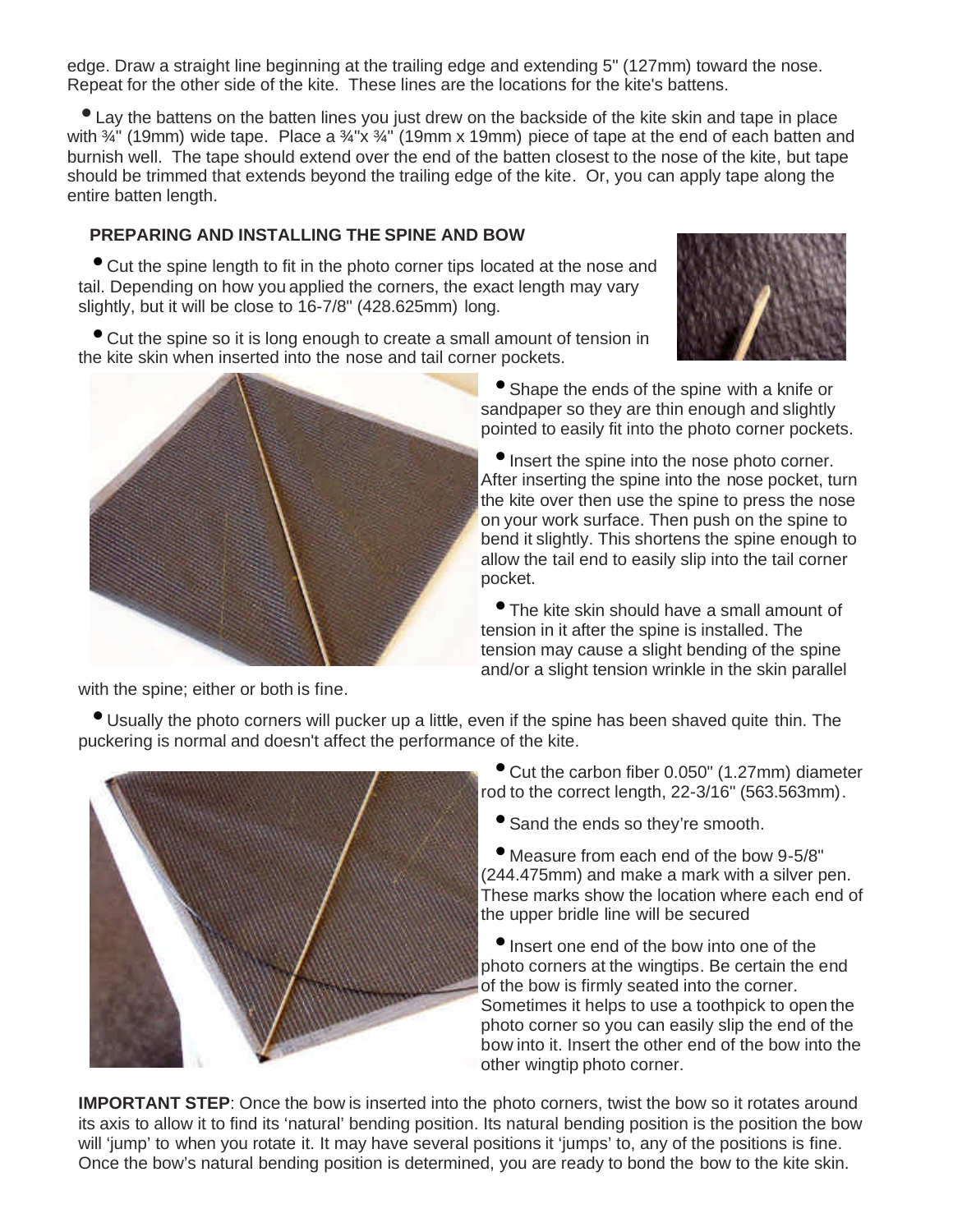#### **BONDING THE BOW TO THE KITE SKIN**



folder to your work surface so it won't move around. The lines should be facing up.

• Position the wingtip of your kite so the **leading edge** is aligned on the center line. You should be able to see the center line extending beyond the wingtip and one of the other lines will be under the kite and the other will be completely visible.



 $\bullet$  Use a 6"x 2" (152.4mm x 50.8mm) scrap piece of the file folder and draw three 6" long parallel lines 3/8" (19mm) apart. These parallel lines will be used as a guide in positioning tape to bond the bow to the kite skin.

• After the lines are drawn, tape the piece of file



• Orient the front face of the kite so it's facing down toward your work surface. Align the kite's leading edge over the middle line on your guide; you should be able to see the center line extend beyond the wingtip slightly. You may want to use some low tack masking tape to secure your kite in this position.

 $\bullet$  Cut a 4-1/2" (114.3mm) long piece of 3/4" (19mm) wide tape. Adhere it to the tip of a toothpick. Hold the tape sticky-side-up with the toothpick. Lift up the leading edge of the kite slightly and position the edges of the tape's length so they are aligned and parallel with the two outside parallel lines on the paper guide. The middle line should be in the center the tape's

width. The tape is on top of the paper guide and under the kite's leading edge with the sticky side facing up and has a toothpick lightly attached to it.

• Once you have the kite leading edge aligned with the center line of the guide and tape is in place,

press the kite onto the tape and burnish. Burnishing means to rub and smooth the kite skin onto the tape so it adheres well. You now have ½ of the tape exposed, sticky side up and the other half bonded to the front face of the kite along the leading edge, beginning at the wingtip and extending 4-1/2" (144.3mm) along the leading edge.

• Fold over the exposed half of the tape onto the

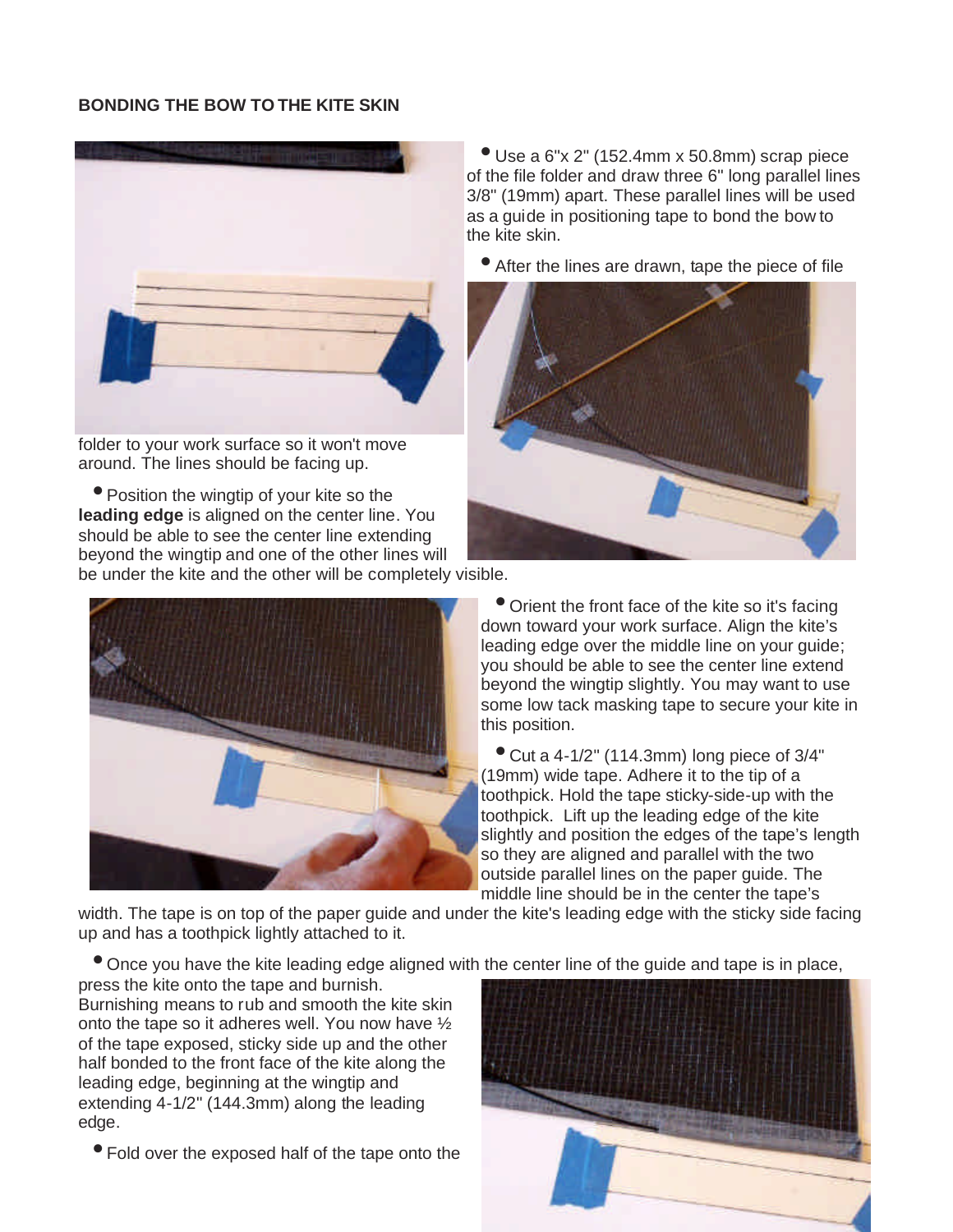back side of the kite skin around the leading edge and bow. When folding it over the leading edge, where the bow is no longer at the edge, be careful not to bend the leading edge as you fold over the tape. Burnish it well. The tape bonds the bow to the kite skin.



• Apply a 1"x3/4" (25.4mm x 19mm) piece of tape around the end of the wingtip; half of the tape on the front face of the kite and the other half on the backside.

• Repeat these two procedures on the other side of the kite.

NOTE: Explaining how to bond the bow to the kite skin makes the task seem long and maybe difficult, but doing it is actually easy and quick.

#### **SECURING THE SPINE TO THE KITE SKIN**

• Cut a 1" (25.4mm) long piece of ¾" (19mm) wide tape. At the mark you made for the lower bridle connection point, place the tape sticky side down so the center of the spine is in the center of the tape;



about 1/2" (12.7mm) from each end. • Burnish it well around spine and onto the kite

• Cut two 2" (50.8mm) long pieces of 2" (50.8mm) wide packing tape.

• On the back side of the kite at the nose, place one piece of tape, sticky side down, so the tape is diagonal, corner to corner, along the spine. Burnish well around the spine and onto the kite skin. Place the other 2" (50.8mm) square similarly on the backside of the spine diagonally along the spine at the tail of the kite.

• To add additional 'crash protection' to the nose of the kite add an additional ¾"x1" (19mm x 25.4mm) piece of tape that begins on the front face of the kite and wraps around the nose and onto the backside of the kite, cut as shown.

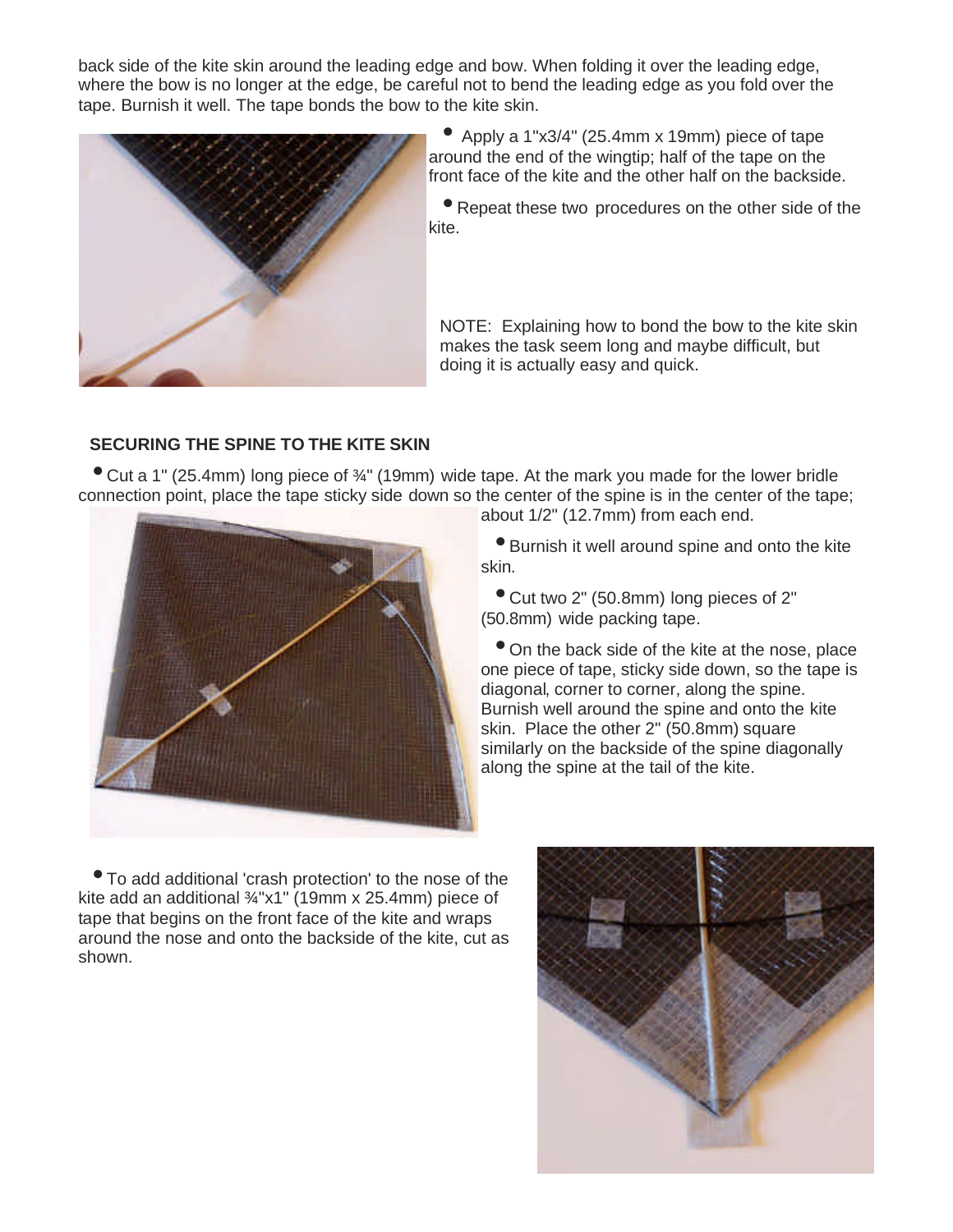

Or you can paint the nose of the kite with 'Tool Dip' or 'Liquid Electrical Tape' to add extra crash protection. Both of these products are sold at a Home Depot or most other hardware stores.

#### **PREPARING FOR BRIDLING**

• Using a marker; put a small mark on the kite skin at the location of the silver marks you made on the bow. Locate the marks on the bow and directly below them on the backside of the kite skin make a mark.



• Cut 2 pieces of 3/4" (19mm) wide tape 3/4" (19mm) long.

• Using a toothpick, hold one piece of tape sticky side down. Center it on one of the marks you placed on the kite skin under the bow's bridle connection points. Press the tape onto the kite skin and burnish.

• Repeat for the other bridle connection point on the other side of the bow.

• The marks on the kite skin under the tape are the locations of the bridle holes for the upper bridle line. The tape is to reinforce the holes.

#### **MAKING THE BRIDLE**

NOTE: *Running the bridle line through a piece of beeswax, candle wax or paraffin will make the knots hold more securely.*

#### **The Upper Bridle Line or Yoke**

• Cut a 12" (304.8mm) long piece of bridle line; Dacron, cotton or whatever line you plan to use.

• Thread a large eyed needle with your 12" (304.8mm) piece of bridle line. At the upper bridle connection mark on the kite's skin that is covered with tape, insert the needle from the front of the kite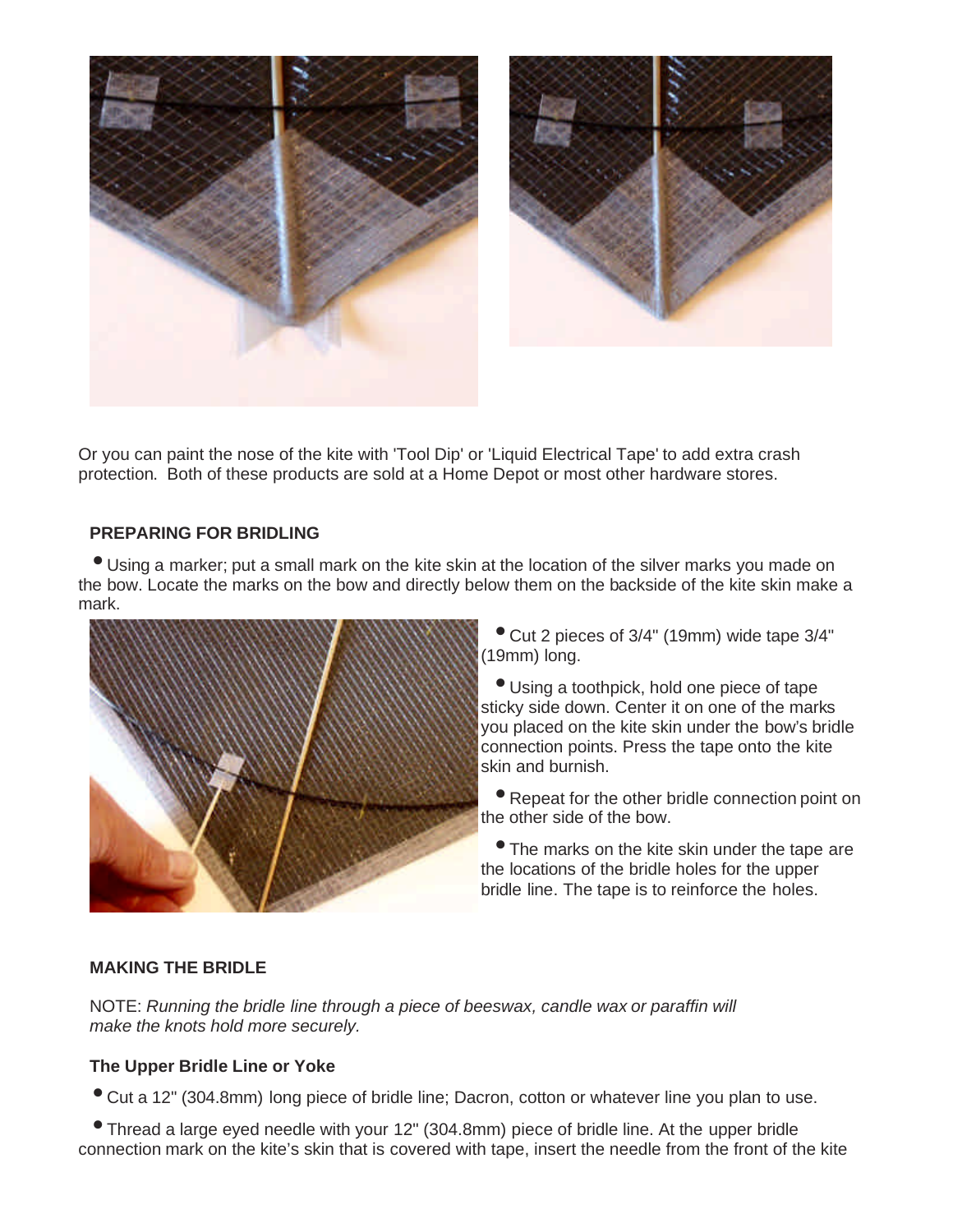

so it slides along the edge of the bow closest to the tail of the kite.

• Wrap the line around the back of the bow and bring the needle through the backside of the kite skin to the front of the kite. When poking the needle

through the skin from the back, the needle should rub across the top edge of the bow, the edge closest to the nose of the kite.



• Using a double half hitch or any other knot you know holds securely, tie the piece of bridle line to the bow. The knot is on the front of the kite.

- Slide the bridle line so it's on top of the silver mark on the bow.
- Repeat the steps above with the other end of the bridle line and the opposite side of the bow.



• **HOWEVER, before you tie** the second end of the upper bridle line to the bow, shorten the upper bridle line enough so when you pull the loop taut toward the nose, it won't quite reach the nose.

• Align the bridle line on the other silver mark on the bow and tie it securely.

• Trim the excess from both bridle knots. Usually, I leave about 1/4" (6.35mm)

of line after I trim it.

• Paint the bridle line on each silver mark on the bow with a drop of CA glue. Let it dry undisturbed. This secures the bridle line to the bow at the correct location.

• Apply a small drop of CA glue to the upper bridle line knots themselves to 'lock' the knot from slipping.

• You just completed the upper leg or yoke of the bridle.

# **The Lower Bridle Line**

• Cut a piece of bridle line about 24" (609.6mm) long, this will become the lower bridle line. Fold over about 5" (127mm) of one end and tie a figure eight or overhand knot to form a loop.



Using a larkshead knot, secure the loop at the end of the lower bridle line to the center of the upper bridle yoke.

• Lock the larkshead knot as close to the center of the upper bridle yoke as you can. However, most likely the knot will need to be adjusted slightly during your initial flights in order to get the kite to fly in a straight path; this is normal and is part of adjusting your kite. (If you want details about optimizing the adjustments of your kite, please read my article about 'Optimizing the Performance of your Fighter Kite'.

Thread the other or loose end of the lower bridle line into the needle eye. Insert the needle into the front side of the kite skin along one side of the spine at the location of the piece of tape at the lower bridle connection mark.

• Wrap the line around the backside of the spine and poke the needle from the backside to the front of the kite alongside the spine.



• Pull the end of the lower bridle line to shorten it so when the lower bridle line is pulled taut toward a wingtip of the kite, it won't quite reach the wingtip. It should be about  $\frac{1}{2}$ "- 1" (12.7mm – 25.4mm) inboard of the wingtip.

Tie the lower bridle leg to the spine using a double half hitch or any secure knot.